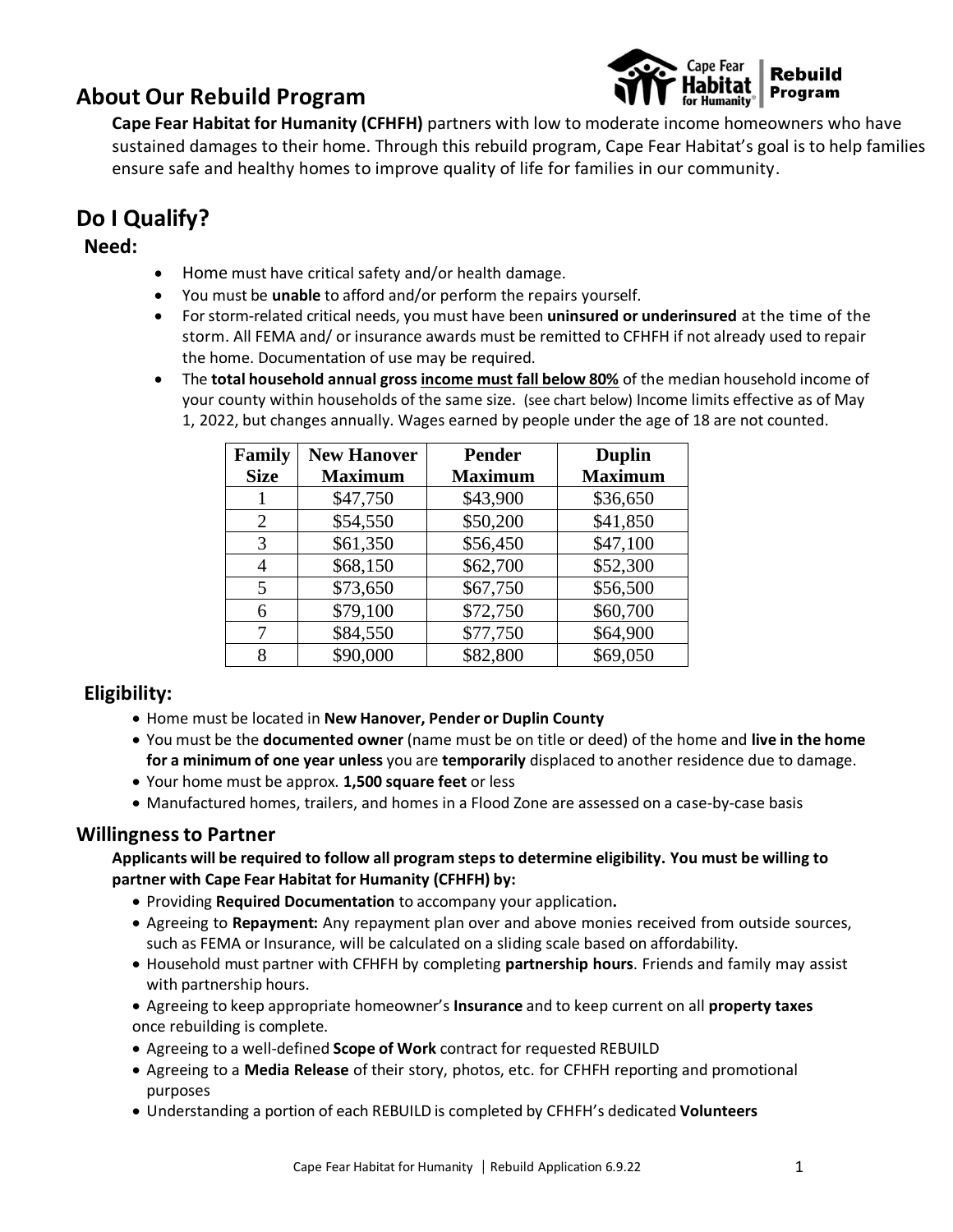# **Application Directions**

- 1. Fill out application and sign all sections requiring signatures including the background release, credit check release, as well as initial and sign the authorization section.
- 2. Make sure all required documents are attached. Checklist included below. **Incomplete applications will prevent you from getting on the home assessment waiting list.**
- 3. Mail, fax, email, or drop off your application to addresslisted below.

**Mail to: Cape Fear Habitat for Humanity Attn: Rebuild 3310 Fredrickson Road, Wilmington, NC 28401 Email to: [Info@capefearhabitat.org](mailto:Info@capefearhabitat.org) or Fax to: 910-762-0734 \*\*\*If you have any questions call 910-762-4744 x117\*\*\***

4. Applications are reviewed by a committee of qualified staff to determine eligibility. If you are deemed eligible for our program, you will be contacted and a home damage assessment will be scheduled by our construction department.

# **Required Document Checklist**

### *Please include ALL with Application.*

*Incomplete applications will prevent you from getting on the home assessment waiting list.*

Copy of your **State issued photo ID**

Copy of your **Social Security Card**

 Proof of **Income (Include all that apply-** *W-2, SSA, SSI, 2 months paystubs, Retirement, Disability, Alimony, Child Support, Food Stamps, TANF, Rental Income, etc)*

 **Bank Statements** for the past **2 months** for all accounts held by adult members of the household

| 2 year's Tax Returns or 1099-SA (Sign & copy |  |
|----------------------------------------------|--|
| tax return)                                  |  |

 **N/A** *(I/We do not file taxes due to income level)*

**FEMA** award or denial letter

 **N/A** *(I/We did not file for FEMA assistance)*

#### **Itemized Insurance Estimate**

**N/A** *(I/We do not have insurance)*

**Proof of Ownership (Copy of Deed)**

 **Proof of Property Tax Payment or Payment Plan** (*OPTIONAL-If you have had any done*)  $\Box$  N/A

#### **Photos of Damages**

(*OPTIONAL-If you have any they may be printed and included in this application or emailed t[o](mailto:%20info@capefearhabitat.org)*

*[info@capefearhabitat.org](mailto:%20info@capefearhabitat.org)* along with your name and address)

 $\Box$  N/A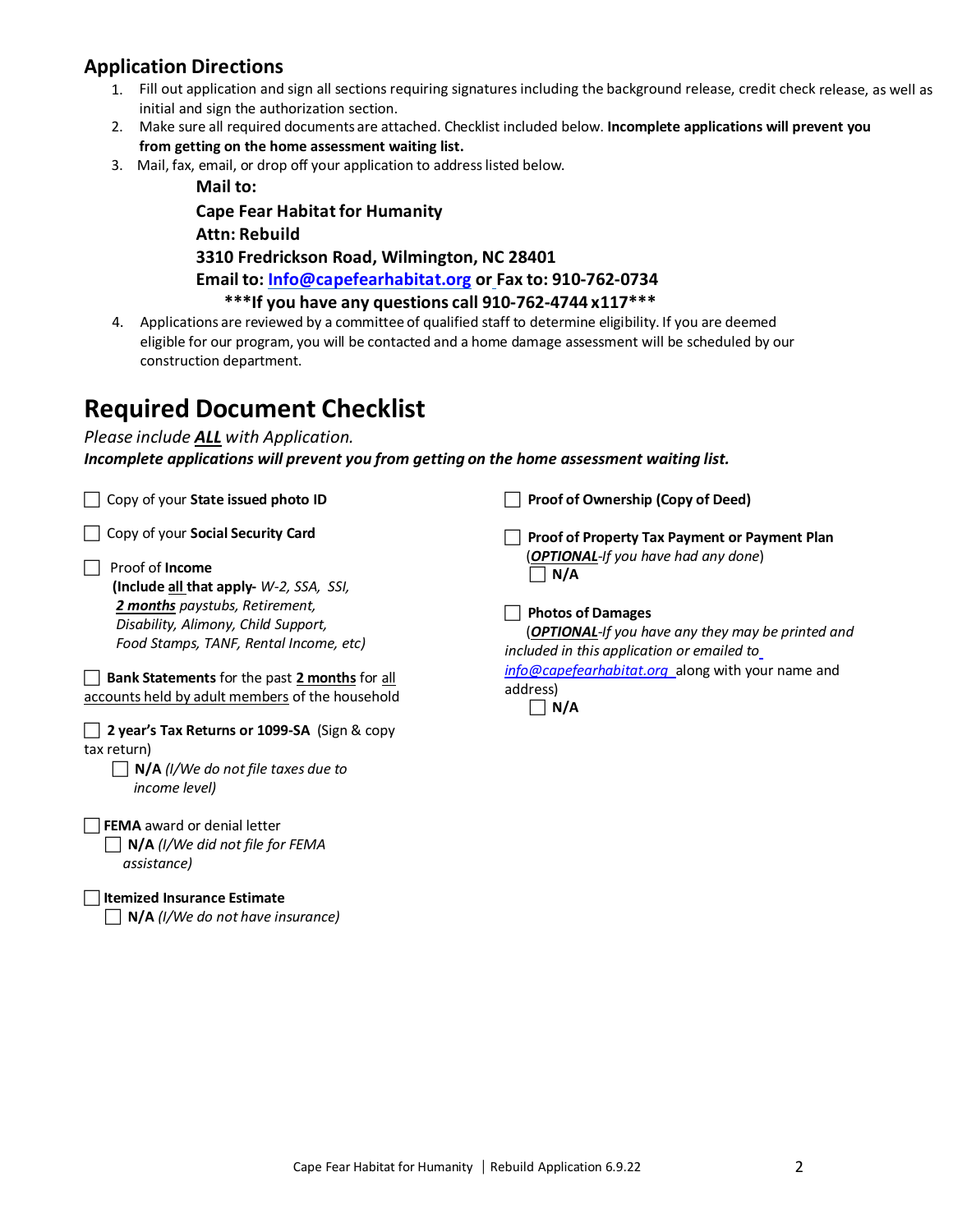# **1. Applicant Information (please print clearly)**

| Name:                                                                                                                                                                             |  |            |  |  |
|-----------------------------------------------------------------------------------------------------------------------------------------------------------------------------------|--|------------|--|--|
| <b>Current Mailing Address:</b>                                                                                                                                                   |  | City:      |  |  |
| <b>Phone</b><br>Zip Code:                                                                                                                                                         |  | Alt: Phone |  |  |
| Email:                                                                                                                                                                            |  |            |  |  |
| <b>Marital Status: □</b> Married □Separated<br>$\Box$ Unmarried (single, divorced, widowed, civil union, domestic<br>partnership, registered reciprocal beneficiary relationship) |  |            |  |  |
| <b>ONew Hanover</b><br>$\Box$ Pender<br>$\Box$ Duplin<br>Which county is your home in?                                                                                            |  |            |  |  |
| Did you purchase your home from Cape Fear Habitat for Humanity? $\Box$ Yes $\Box$ No                                                                                              |  |            |  |  |
| $\Box$ currently living in the damaged home or $\Box$ Displaced elsewhere?<br>Are you                                                                                             |  |            |  |  |
| If Displaced from your primary residence provide the Damaged Property Address:                                                                                                    |  |            |  |  |
| Do you own and currently occupy this residence? $\Box$ Yes $\Box$ No                                                                                                              |  |            |  |  |

# 2. **Applicant & Household Information (please print clearly)**

List all residents, including yourself, **for whom the above addressis their permanentresidence** & all income.

| <b>Name</b>                                                                                                                                                                                            | <b>Relationship to</b><br>applicant | <b>Source of Income</b> | <b>Monthly Gross</b><br><b>Income</b> | Age |
|--------------------------------------------------------------------------------------------------------------------------------------------------------------------------------------------------------|-------------------------------------|-------------------------|---------------------------------------|-----|
|                                                                                                                                                                                                        | (applicant/self)                    |                         |                                       |     |
|                                                                                                                                                                                                        |                                     |                         |                                       |     |
|                                                                                                                                                                                                        |                                     |                         |                                       |     |
|                                                                                                                                                                                                        |                                     |                         |                                       |     |
|                                                                                                                                                                                                        |                                     |                         |                                       |     |
|                                                                                                                                                                                                        |                                     |                         |                                       |     |
| Please make sure to include, Disability (SSDI), Social Security (SSI), Retirement/Pension, Temporary Assistance for Needy Families<br>(TANF), Child Support, Alimony, and all other sources of income. |                                     |                         |                                       |     |

| Have you or anyone in your household previously served or are currently serving in the U.S. military? $\Box$ Yes $\Box$ No |                                                                    |  |        |  |
|----------------------------------------------------------------------------------------------------------------------------|--------------------------------------------------------------------|--|--------|--|
| Where did you first learn about CFHFH's Rebuild program? $\Box$ Radio $\Box$ Friend $\Box$ TV $\Box$ Facebook              |                                                                    |  |        |  |
| $D$ Hope4NC $D$ FEMA                                                                                                       | $\square$ WARM $\square$ Website<br>$\Box$ Other:<br>$\Box$ Event: |  |        |  |
| Do you have a Case Manager or Crisis Counselor assisting you? □ Yes □ No                                                   |                                                                    |  |        |  |
| Name:                                                                                                                      | Phone:                                                             |  | Email: |  |
|                                                                                                                            |                                                                    |  |        |  |
| Agency:                                                                                                                    | $\Box$ Catholic Charities $\Box$ Hope4NC $\Box$ FEMA $\Box$ Other: |  |        |  |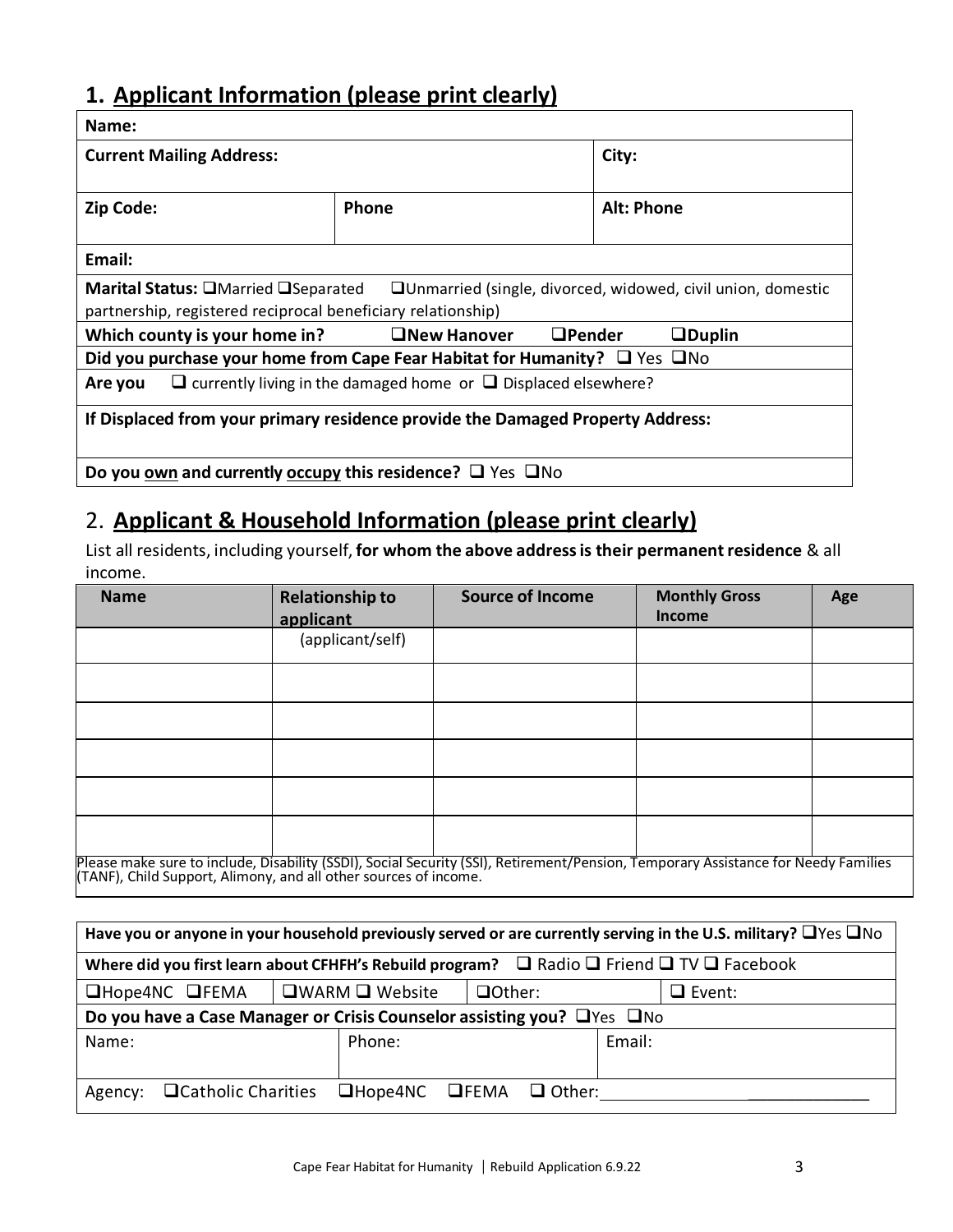**3. Property Information:** Please provide information about the property for which you are requesting repairs. CFHFH will verify that you are the current owner and that you are current on your mortgage and property taxes.

| <b>Home Type:</b> $\Box$ Manufactured Home $*$ $\Box$ Trailer $*$ $\Box$ Duplex $\Box$ Condo $\Box$ Single Family Home<br>*Note: Manufactured Homes and Trailers are assessed on a case-by-case basis for eligibility                                                                          |  |                                                                               |                             |                      |
|------------------------------------------------------------------------------------------------------------------------------------------------------------------------------------------------------------------------------------------------------------------------------------------------|--|-------------------------------------------------------------------------------|-----------------------------|----------------------|
| What year was your home<br>built?                                                                                                                                                                                                                                                              |  | Number of years at your current $\vert$ How many square feet is your<br>home? |                             |                      |
| Is the home locate in a Flood Zone? $\square$ Yes $\square$ No                                                                                                                                                                                                                                 |  |                                                                               |                             |                      |
| Do you have a mortgage?                                                                                                                                                                                                                                                                        |  |                                                                               |                             | $\Box$ Yes $\Box$ No |
| If yes, what is your monthly mortgage payment? \$<br>Are you current on your payments?                                                                                                                                                                                                         |  |                                                                               |                             | □ Yes □No            |
|                                                                                                                                                                                                                                                                                                |  |                                                                               |                             |                      |
| Are you in danger of losing your home? $\Box$ Yes $\Box$ No                                                                                                                                                                                                                                    |  |                                                                               | If "yes," please explain:   |                      |
| Are you current on your utilities? $\square$ Yes $\square$ No If "no", please explain:                                                                                                                                                                                                         |  |                                                                               |                             |                      |
| Are you current on your property taxes? $\square$ Yes $\square$ No If "no", please explain:                                                                                                                                                                                                    |  |                                                                               |                             |                      |
| Do you have a valid homeowner's insurance policy on the property?<br>If yes what was the insurance amount received for repairs: $\oint$                                                                                                                                                        |  |                                                                               | □ Yes □No<br>$\square$ None |                      |
| □ Yes □No<br>Do you have a valid flood insurance policy on the property?                                                                                                                                                                                                                       |  |                                                                               |                             |                      |
| If yes what was the insurance amount received for repairs: \$<br>$\square$ None<br>Have you received funds from FEMA or other Federal Loan programs for repairs?                                                                                                                               |  |                                                                               |                             | $\Box$ Yes $\Box$ No |
| FEMA amount received for repairs: \$<br>FEMA#                                                                                                                                                                                                                                                  |  |                                                                               |                             |                      |
| Has your home been previously damaged by any past storms?<br>$\Box$ Yes $\Box$ No                                                                                                                                                                                                              |  |                                                                               |                             |                      |
| $\Box$ Fran (96)<br>$\Box$ Floyd (99) $\Box$ Irene (2011)<br>$\Box$ Dorian (2019)<br>$\Box$ Matthew (2016) $\Box$ Florence (2018)<br>$\Box$ Other:                                                                                                                                             |  |                                                                               |                             |                      |
| Have you applied to any other organizations for assistance?<br>$\Box$ Yes $\Box$ No<br>This will not affect your eligibility for our program. It is helpful as we coordinate regional assistance efforts<br>$\Box$ Baptist on Mission<br>$\Box$ NC Rebuild<br>$\Box$ Other:<br>$\Box$ W.A.R.M. |  |                                                                               |                             |                      |
| <b>Additional Optional Information about your situation:</b>                                                                                                                                                                                                                                   |  |                                                                               |                             |                      |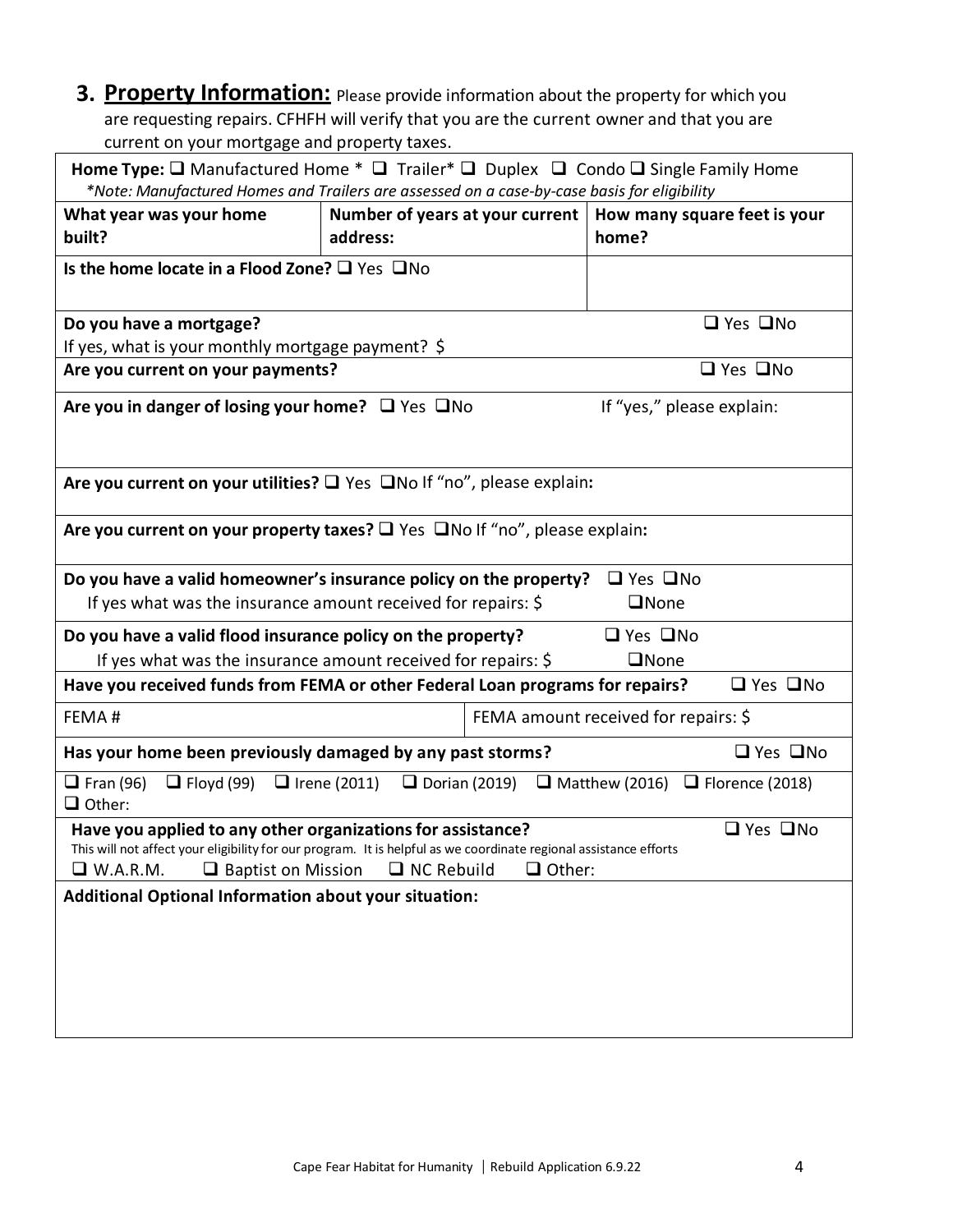# **4. Damage Information Please describe the damages to your home**. If available, please

include any prior contractor estimates.

| Roof/Ceilings:                  |
|---------------------------------|
| <b>Interior/Exterior walls:</b> |
| Windows/Doors:                  |
| Floors:                         |
| Electrical:                     |
| <b>Plumbing:</b>                |
| <b>HVAC ducting or unit:</b>    |
| <b>Mold Issues</b>              |
| <b>Additional Damage:</b>       |
|                                 |
|                                 |
|                                 |
|                                 |
|                                 |
|                                 |
|                                 |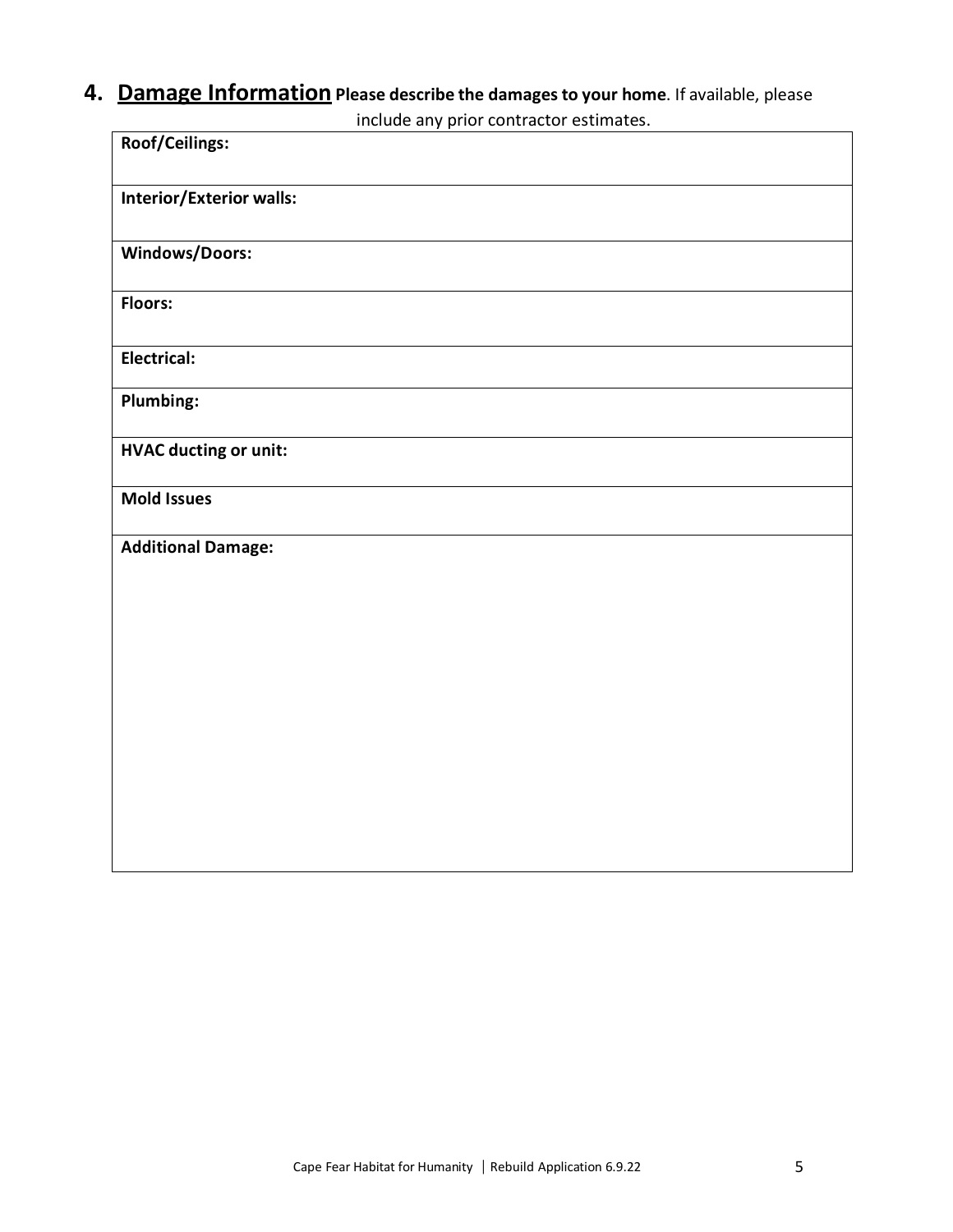# **5. Background Check Release** *(Please fill this form out for anyone in the home age 18 or older)*

*Disclaimer***:** *Having a Criminal Record does NOT automatically disqualify you from this program, but the Background Check is used as a tool to determine eligibility into the program.*

**Notification and Authorization to Release Criminal Background Information** for **individuals listed as part of an applicant household at or over the age of 18**, as a required part of the application process for Cape Fear Habitat's REBUILD Program

Cape Fear Habitat for Humanity (CFHFH) requires all members of each household at or above the age of 18 to consent to a criminal background check as a condition of further consideration for the REBUILD Program. This check includes the following: Criminal history reference searches for felony and misdemeanor convictions at the state and federal levels of every jurisdiction where I currently reside or where I have resided during the past 7 years; sex offender registry searches at the state and federal levels in every jurisdiction where I currently reside or where I have resided; and global terrorist registry searches at the state and federal levels in every jurisdiction where I currently reside or where I have resided.

#### **Authorization**

I hereby authorize Cape Fear Habitat for Humanity to conduct the criminal background check described above. In connection with this, I also authorize the use of law enforcement agencies and/or private background check organizations to assist CFHFH in collecting this information.

I also am aware that records of arrests on pending charges and/or convictions are not an absolute bar to approval of my application. Such information will be used to determine whether the results of the background check reasonably bear on my trustworthiness or my ability to perform the duties as a Habitat REBUILD Applicant in a manner which issafe for CFHFH's staff, volunteers, neighbors, and other community members.

### **Please print (for identification purposes):**

| Full Legal Name: The Contract of the Contract of the Contract of the Contract of the Contract of the Contract of the Contract of the Contract of the Contract of the Contract of the Contract of the Contract of the Contract |                                                                                                                 |                |                                           |                                                                                                                |  |
|-------------------------------------------------------------------------------------------------------------------------------------------------------------------------------------------------------------------------------|-----------------------------------------------------------------------------------------------------------------|----------------|-------------------------------------------|----------------------------------------------------------------------------------------------------------------|--|
| First                                                                                                                                                                                                                         | Middle                                                                                                          |                | Last                                      |                                                                                                                |  |
|                                                                                                                                                                                                                               |                                                                                                                 |                |                                           |                                                                                                                |  |
|                                                                                                                                                                                                                               |                                                                                                                 |                |                                           |                                                                                                                |  |
|                                                                                                                                                                                                                               | City in the control of the control of the control of the control of the control of the control of the control o |                | State                                     |                                                                                                                |  |
| Previous Address (most recent): City                                                                                                                                                                                          |                                                                                                                 |                | State                                     | Zip and the second state of the second state of the second state of the second state of the second state of th |  |
| Addresses in the 7 years prior to completing this authorization:                                                                                                                                                              |                                                                                                                 |                |                                           |                                                                                                                |  |
|                                                                                                                                                                                                                               | City                                                                                                            | State ________ |                                           | $\mathsf{Zip}$                                                                                                 |  |
|                                                                                                                                                                                                                               | City in the control of the control of the control of the control of the control of the control of the control o | Stat <u>e</u>  |                                           | <u>Zip</u>                                                                                                     |  |
| Address: City City                                                                                                                                                                                                            |                                                                                                                 |                | State <u>Zip</u>                          |                                                                                                                |  |
| Phone Number: 1999                                                                                                                                                                                                            |                                                                                                                 |                | Gender: Female___________Male____________ |                                                                                                                |  |
| Date of Birth: <u>_______________________</u>                                                                                                                                                                                 |                                                                                                                 |                | <b>Social Security Number:</b>            |                                                                                                                |  |
| Month/Day/Year                                                                                                                                                                                                                |                                                                                                                 |                |                                           |                                                                                                                |  |
|                                                                                                                                                                                                                               |                                                                                                                 |                | <b>State of Driver's License</b>          |                                                                                                                |  |

Have you ever been convicted of a criminal \*offense or have any pending criminal\* charges against you? \*This refers only to felonies and misdemeanors; you do not need to include non-criminal traffic violations or municipal ordinance violations. ❑**Yes (provide detail on back of page)** ❑**No**

To the best of my knowledge, the information provided in this Notice and Authorization and any attachments thereto is true and complete. I understand that any falsification or omission of information may disqualify my application and/or may serve as groundsfor deselection of my partnership with CFHFH**. By signing below I hereby provide my authorization to CFHFH to conduct a criminal background check.**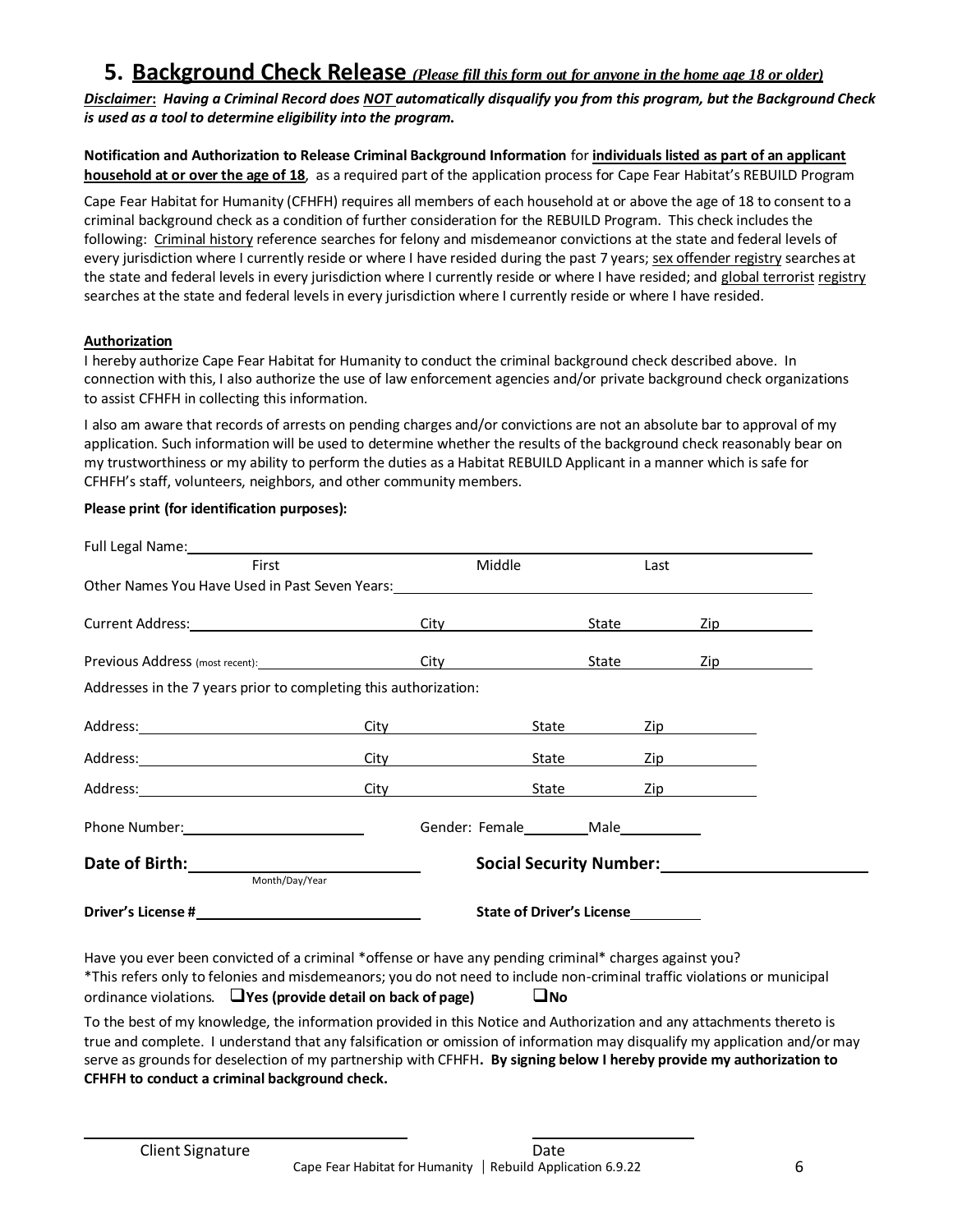# 6. Credit Check Release: Please fill out this information for those in the home recorded on the Deed.

### **Homeowner 1:**

| Name:          | Phone:                    |           |
|----------------|---------------------------|-----------|
|                |                           |           |
| <b>Address</b> | City:                     | Zip Code: |
|                |                           |           |
| Date of Birth: | <b>Social Security #:</b> |           |
|                |                           |           |
| Email:         |                           |           |
|                |                           |           |

I request **Factual Data** to release information to the Cape Fear Habitat for Humanity Credit Counselor/ Consultant. This information shall include but is not limited to the following:**\_X\_Credit Report** I understand this exchange of information shall be used in the process of reviewing my application and/or eligibility for the Rebuild Program. This authorization will remain in effect for one year or until I specifically revoke this in writing.

Client Signature Date

**Homeowner 2** (If Applicable):

| Name:          | <b>Phone:</b>             |           |
|----------------|---------------------------|-----------|
| <b>Address</b> | City:                     | Zip Code: |
| Date of Birth: | <b>Social Security #:</b> |           |
| Email:         |                           |           |

**I request Factual Data Let** be release information to the Cape Fear Habitat for Humanity Credit Counselor/ Consultant. This information shall include but is not limited to the following:**\_X\_Credit Report** I understand this exchange of information shall be used in the process of reviewing my application and/or eligibility for the Rebuild Program. This authorization will remain in effect for one year or until I specifically revoke this in writing.

Client Signature Date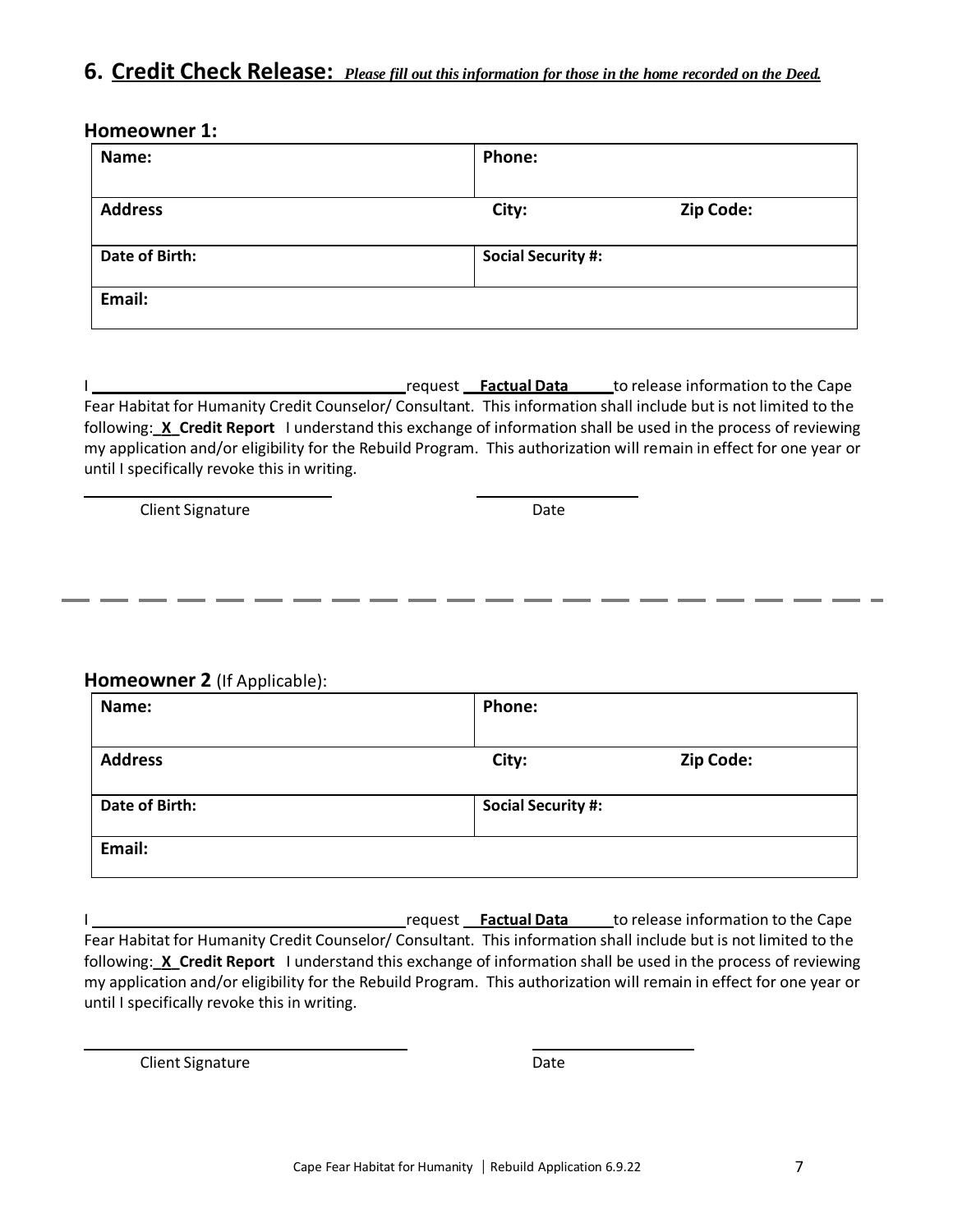# **Cape Fear Habitat for Humanity FEMA Consent to Release Information**

|                                                                               | $\mathsf{I}_{\mathsf{r}}$                                                                                                                   |                                                                                                                                                             | born on, residing at residing to response to response to                                                            |
|-------------------------------------------------------------------------------|---------------------------------------------------------------------------------------------------------------------------------------------|-------------------------------------------------------------------------------------------------------------------------------------------------------------|---------------------------------------------------------------------------------------------------------------------|
|                                                                               |                                                                                                                                             |                                                                                                                                                             | disclosure of the information collected by FEMA under my Application Number ___________to the organizations         |
|                                                                               |                                                                                                                                             |                                                                                                                                                             | and/or individuals listed below. I can be reached directly by phone at ___________. Last 4 digits of SS# _________. |
| $\bullet$<br>$\bullet$<br>$\circ$<br>$\circ$<br>$\circ$<br>$\circ$<br>$\circ$ | My current contact information:<br><b>Name</b><br>Pre-Disaster/Damaged Address<br>Phone number<br>E-mail address<br>FEMA application number | I specifically consent to have the following information disclosed to them:<br>My entire case files, including inspection report, amount of assistance etc; |                                                                                                                     |
|                                                                               |                                                                                                                                             |                                                                                                                                                             | The above information may be disclosed to the following organizations: Cape Fear Habitat for Humanity               |

- Additionally, I consent to have the above named organizations and/or individuals speak on my behalf and represent me before FEMA.
- Additionally, I consent to disclosure of my information to any other organization that is a member in good standing of either the National Voluntary Organizations Active in Disasters (NVOAD) or that is participating in a FEMA or State recognized Long Term Recovery Group (LTRG) for FEMA-DR- 4241-SC.

This consent is made pursuant to and consistent with 28 U.S.C. §1746. I declare, under penalty of perjury, that the foregoing is true and correct.

Signature of Applicant Providing Consent Date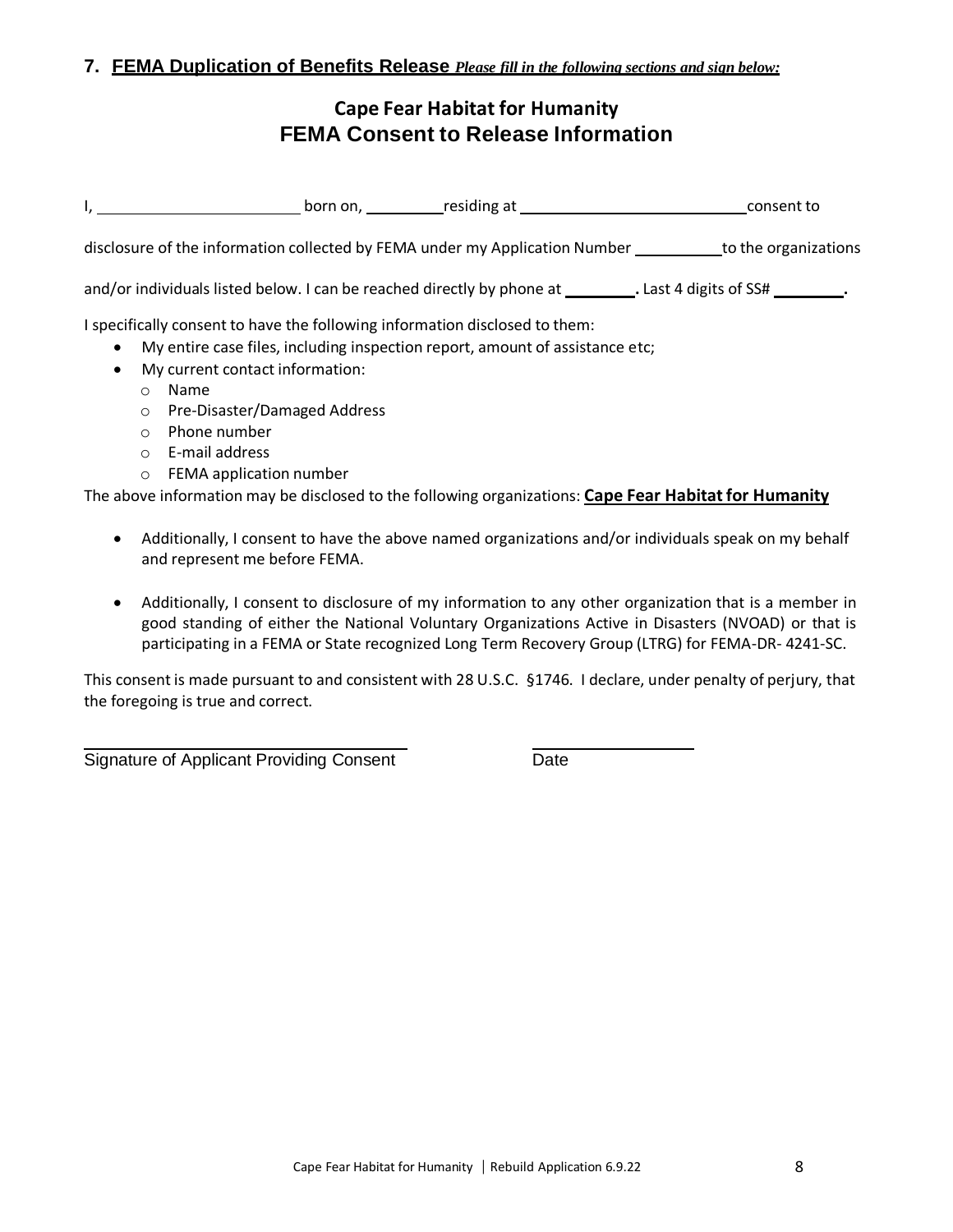### **8. Authorizations** *Please initial next to the following sections and sign below:*

**Right Of Entry** Homeowner agrees that Habitat and its agents, contractors, employees and volunteers may have access to the interior of the Property for the purpose of: (i) inspecting, measuring and gathering information related to the Work; (ii) installing, implementing, constructing or otherwise performing activities related to the Work; and (iii) performing any other such actions as are reasonably contemplated by the Program and this Agreement. In addition, Habitat may use the Property for storage of materials and for other purposesrelated to the Work

**Willingness to Partner** To be considered for Habitat for Humanity programs, you and your household must provide copies of all required documentation, be honest and cooperative with Habitat of Humanity, allow CFHFH access to your home for multiple REBUILD assessments as needed, and perform a certain number of "sweat equity" hours working on your home or other project. The kind of sweat equity will be determined by Habitat staff and will be fitting for the applicant.

**Home REBUILD Guidelines** Once your application has been reviewed and it is determined that you qualify for CFHFH's REBUILD program, CFHFH will set up an initial home visit to begin to create a scope of work. At all times during a home visit and during construction, the safety of staff and volunteers is extremely important. If it appears the safety of staff or volunteers may be compromised, we will not complete the REBUILD. Safety concerns include, but are not limited to:

- The presence or consumption of drugs or alcohol while staff and/or volunteers are in the home, or in general.
- The presence of guns or other weapons left in the open.
- All pets should be on a leash, caged or contained in a separate area.

• Structural damage that threatens the integrity of the home's building infrastructure. These damages can include cracks and breaks in the foundation or compromised floors.

• Severe infestation of any sort including, but not limited to, bed bugs, cockroaches, or rodents of any kind. Any hoarding activities. Hoarding is defined asthe acquisition of, and failure to discard a large number of possessions or large amounts of newspapers, magazine or other accumulated items, which may be present in or around a residence.

If any of these or other situations are present at your home and risk the safety of CFHFH staff and volunteers, CFHFH reserves the right leave a home at any time. If any of these conditions exist in your home, CFHFH is happy to recommend resources that can help. Once CFHFH has received proof that the situation has been rectified, you will be allowed to resubmit your application during the following application period for the program.

I/We agree to comply with the above conditions if a home visit is completed by CFHFH. It is not a promise or guarantee that work will be completed. By signing you are acknowledging the fact that CFHFH reserves the right to withdraw any application at any time.

#### **\_Authorization and Release**

I understand that by filing this application, I am authorizing Cape Fear Habitat for Humanity to evaluate my actual need for home REBUILD, my ability to repay my share of the cost of the REBUILD and my willingness to be a partner family. I understand that the evaluation will include personal visits, a credit check and a criminal background check. I have answered all the questions on this application truthfully. I understand that if I have not answered all questions truthfully my application may be denied even if I have already been selected as a partner family and I may be disqualified from the program. The original copy of this application will be retained by Cape Fear Habitat for Humanity even if the application is not approved. This authorization will remain in effect for one (1) year or until I specifically revoke this in writing.

#### **\_Additional Assistance Release (OPTIONAL)**

I hereby authorize CFHFH to release and/or receive to/from any agency or person ANY information that isrelevant to the purpose of providing assistance for my needs and/or the needs of my household.

**Applicant Signature Co-Applicant Signature Date**

# **PLEASE INCLUDE ALL REQUIRED DOCUMENTS WHEN YOU SUBMITT YOUR APPLICATION (See Checklist on page 2 of this application)**

**Incomplete applications will prevent you from getting on the home assessment waiting list. If you need assistance in filling out this application feel free to make an appointment with the Rebuild department by calling 910-762-4744 x117**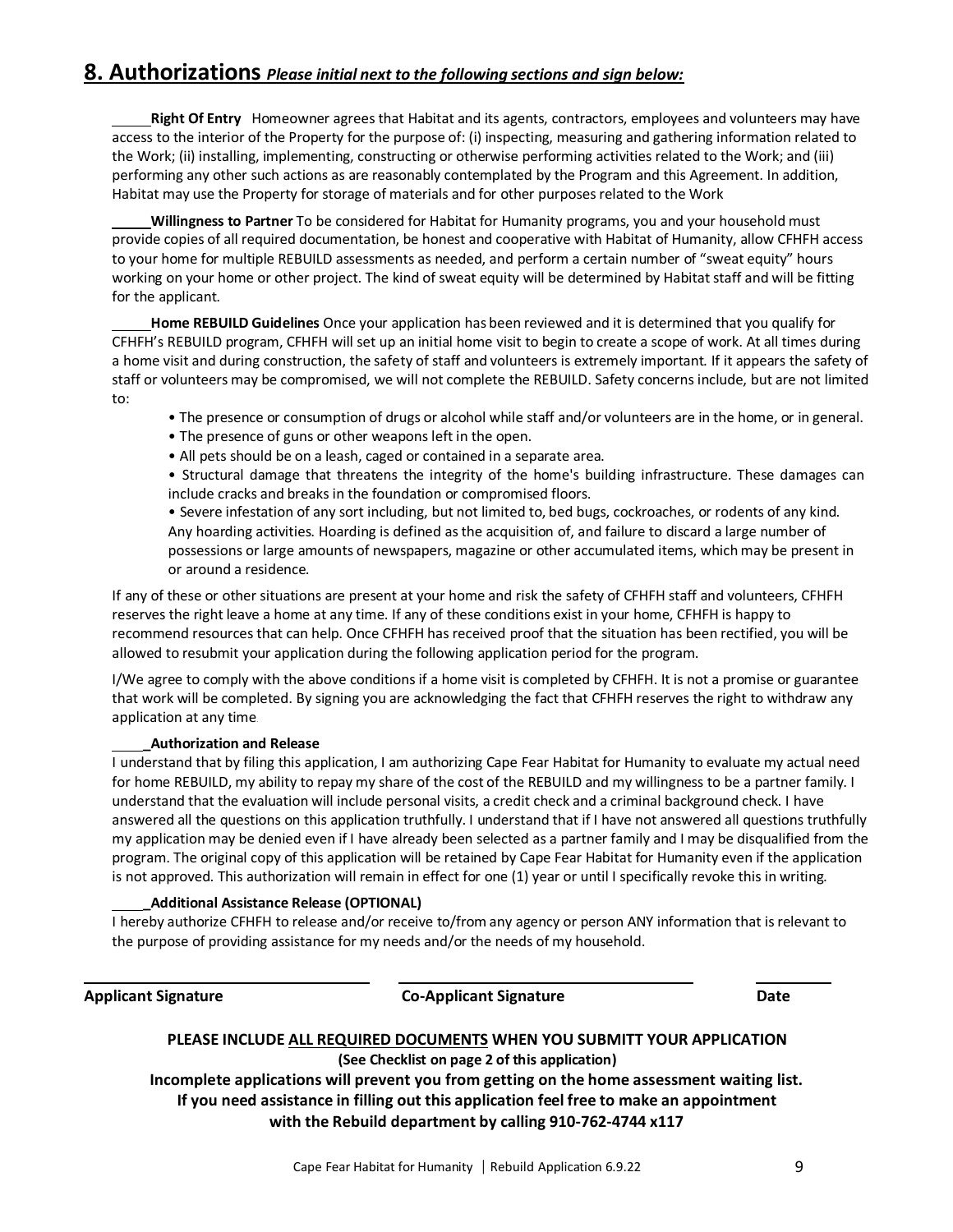#### **DEMOGRAPHIC INFORMATION**

**PLEASE READ THIS STATEMENT BEFORE COMPLETING THE BOX BELOW:** The purpose of collecting this information is to help ensure that all applicants are treated fairly and that the housing needs of communities and neighborhoods are being fulfilled. Federal law requires that we ask applicants for their demographic information (ethnicity, sex and race) in order to monitor our compliance with equal credit opportunity, fair housing and home mortgage disclosure laws. You are not required to furnish this information, but are encouraged to do so. The law provides that a lender may neither discriminate on the basis of this information, nor on whether you choose to furnish it or not. However, if you choose not to furnish it, under federal regulations this lender is required to note ethnicity, race and sex on the basis of visual observation or surname. The law also provides that we may not discriminate on the basis of age or marital status information you provide in this application.

If you do not wish to furnish the information below, please check the box below.

#### **Applicant Street Address:**

| <b>REBUILD Applicant</b>                                            | Co-Applicant                                                        |  |  |
|---------------------------------------------------------------------|---------------------------------------------------------------------|--|--|
|                                                                     |                                                                     |  |  |
| Ethnicity (check one or more):                                      | Ethnicity (check one or more):                                      |  |  |
| □ Hispanic or Latino □ Mexican □ Puerto Rican □ Cuban               | □ Hispanic or Latino □ Mexican □ Puerto Rican □ Cuban               |  |  |
| □ Other Hispanic or Latino -                                        | □ Other Hispanic or Latino -                                        |  |  |
| Origin:                                                             | Origin:                                                             |  |  |
| For example: Argentinean, Colombian, Dominican, Nicaraguan,         | For example: Argentinean, Colombian, Dominican, Nicaraguan,         |  |  |
| Salvadoran, Spaniard, and so on.                                    | Salvadoran, Spaniard, and so on.                                    |  |  |
| □ Not Hispanic or Latino                                            | □ Not Hispanic or Latino                                            |  |  |
| $\Box$ I do not wish to provide this information                    | $\Box$ I do not wish to provide this information                    |  |  |
| Sex:                                                                | Sex:                                                                |  |  |
| $\Box$ Female<br>$\Box$ Male                                        | $\Box$ Female $\Box$ Male                                           |  |  |
| I do not wish to provide this information                           | I do not wish to provide this information                           |  |  |
| Date of Birth: The Contract of Birth: The Contract of Birth:        | Date of Birth: The Contract of Birth: The Contract of Birth:        |  |  |
| Race (check one or more):                                           | Race (check one or more):                                           |  |  |
| □ American Indian or Alaska Native                                  | □ American Indian or Alaska Native                                  |  |  |
|                                                                     | Name of enrolled or principal tribe: _________________              |  |  |
| $\Box$ Asian                                                        | $\Box$ Asian                                                        |  |  |
| □ Asian Indian □ Chinese □ Filipino □ Japanese □ Korean             | □ Asian Indian □ Chinese □ Filipino □ Japanese □ Korean             |  |  |
| $\Box$ Vietnamese                                                   | $\Box$ Vietnamese                                                   |  |  |
| $\Box$ Other Asian $-$ race:                                        | $\Box$ Other Asian $-$ race:                                        |  |  |
| For example: Hmong, Laotian, Thai, Pakistani, Cambodian, and so on. | For example: Hmong, Laotian, Thai, Pakistani, Cambodian, and so on. |  |  |
| $\Box$ Black or African American                                    | $\Box$ Black or African American                                    |  |  |
| □ Native Hawaiian or Other Pacific Islander                         | □ Native Hawaiian or Other Pacific Islander                         |  |  |
| □ Native Hawaiian □ Guamanian or Chamorro □ Samoan                  | □ Native Hawaiian □ Guamanian or Chamorro □ Samoan                  |  |  |
| □ Other Pacific Islander – race: ______________                     | □ Other Pacific Islander – race: ______________                     |  |  |
| For example: Fijian, Tongan, and so on.                             | For example: Fijian, Tongan, and so on.                             |  |  |
| $\Box$ White                                                        | $\Box$ White                                                        |  |  |
| $\Box$ I do not wish to provide this information                    | $\Box$ I do not wish to provide this information                    |  |  |

| To be completed ONLY by the person conducting the Interview                                                          |                                    |              |                           |
|----------------------------------------------------------------------------------------------------------------------|------------------------------------|--------------|---------------------------|
| Was the ethnicity of the Borrower collected on the basis of visual observation or surname?                           |                                    | $\sqcap$ Yes | $\sqcap$ No               |
| Was the sex of the Borrower collected on the basis of visual observation or surname?                                 |                                    | $\sqcap$ Yes | $\Box$ No                 |
| Was the race of the Borrower collected on the basis of visual observation or surname?                                |                                    | $\sqcap$ Yes | $\sqcap$ No               |
| This application was taken by:                                                                                       | Interviewer's name (print or type) |              | Interviewers Phone Number |
| $\Box$ Face-to-face interview (included<br>electronic media w/video component)<br>$\Box$ By mail $\Box$ By telephone | Interviewers Signature             |              | Date                      |